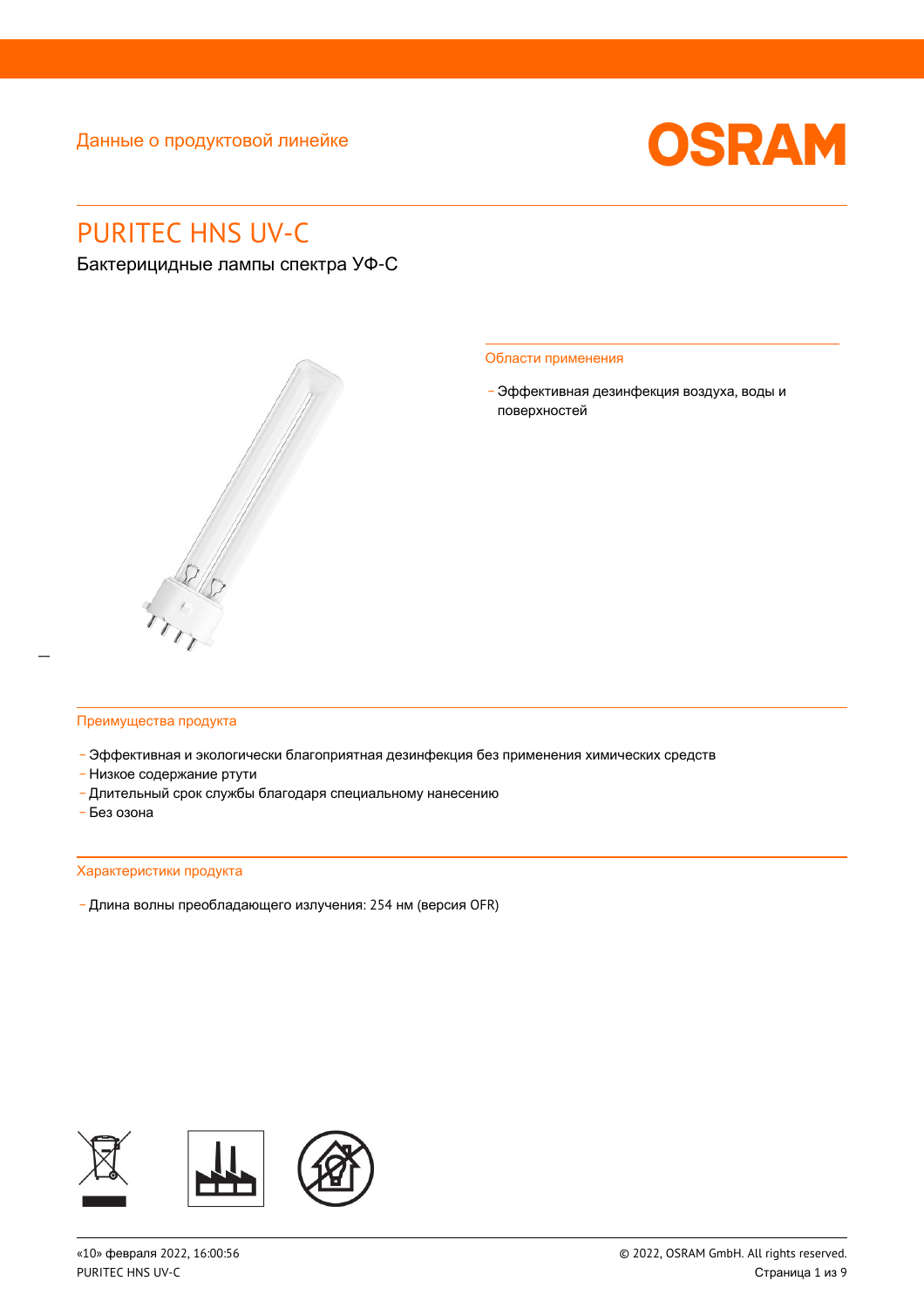



325769\_HNS L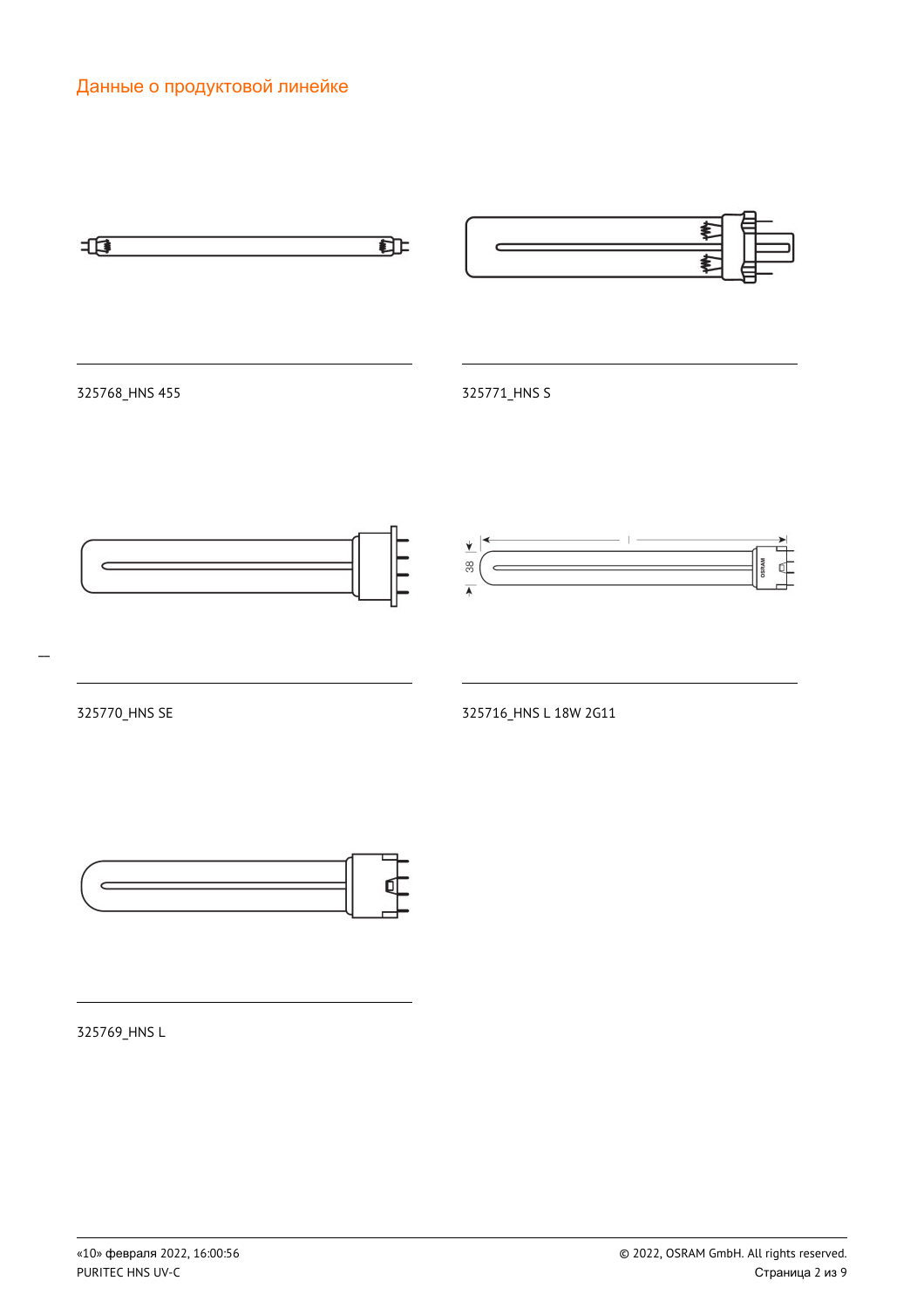### Technical data

|                              | Информа<br>ция о<br>продукте<br>null | Электрические параметры<br>null   |                      |                       | Фотометриче<br>ские данные<br>null |            |
|------------------------------|--------------------------------------|-----------------------------------|----------------------|-----------------------|------------------------------------|------------|
| Описание продукта            | Номер<br>заказа                      | Номиналь<br>ное<br>напряжен<br>ие | Напряжен<br>ие лампы | Рабочее<br>напряжение | Номинал<br>ьная<br>мощност<br>ь    | Сила света |
| <b>HNS 4 W G5</b>            | HNS 4W G5                            | 29,0 B                            | 29 B                 | 29,00 B               | 4,00 BT                            | 7800 кд    |
| HNS S 5 W G23 <sup>1)</sup>  | HNS S 5W<br>G23                      | 35,0B                             | 35 B                 | 35,00 B               | 5,00 B <sub>T</sub>                | 7800 кд    |
| <b>HNS 6 W G5</b>            | HNS 6W G5                            | 42,0 B                            | 42 B                 | 42,00 B               | 6,00 B                             | 7800 кд    |
| HNS S/E 7 W 2G7              | HNS S/E<br>7W 2G7                    | 37,0 B                            | 37 B                 | 37,00 B               | 6,50 BT                            | 7800 кд    |
| HNS S 7 W G23 <sup>1)</sup>  | GCF7DSG2<br>3SEOF 1                  | 46,0 B                            | 46 B                 | 46,00 B               | 7,00 BT                            | 7800 кд    |
| <b>HNS 8W G5 G5</b>          | <b>HNS 8W G5</b><br>G5               | 56,0 B                            | 56 B                 | 56,00 B               | 7,00 BT                            | 7800 кд    |
| HNS S/E 9 W 2G7              | HNS S/E<br>9W 2G7                    | 48,0 B                            | 60 B                 | 48,00 B               | 8,00 BT                            | 7800 кд    |
| HNS S 9 W G23 <sup>1)</sup>  | GCF9DSG2<br>3SEOF 1                  | 60,0 B                            | 60 <sub>B</sub>      | 60,00 B               | 9,00 BT                            | 7800 кд    |
| <b>HNS 11 W G5</b>           | <b>HNS 11W</b><br>G5                 | 33,0 B                            |                      | 33,00 B               | 11,00 BT                           | 7800 кд    |
| HNS S/E 11 W 2G7             | HNS S/E<br>11W 2G7                   | 75,0B                             | 75 B                 | 75,00 B               | 11,00 BT                           | 7800 кд    |
| HNS S 11 W G23 <sup>1)</sup> | GCF11DSG<br>23SEOF                   | 91,0 B                            | 91 B                 | 91,00 B               | 11,00 BT                           | 7800 кд    |
| HNS S 13 W GX23              | <b>HNS S 13W</b><br>59V G            |                                   | 95 <sub>B</sub>      |                       | 13,40 BT                           | 7800 кд    |
| HNS 15 W G13                 | <b>HNS 15W</b><br>G13                | 55,0B                             | 55 B                 | 55,00 B               | 15,00 BT                           | 7800 кд    |
| <b>HNS 16 W G5</b>           | <b>HNS 16W</b><br>G5                 |                                   | 75 B                 |                       | 16,00 BT                           | 7800 кд    |
| HNS L 18 W 2G11              | <b>HNS-L 18W</b><br>2G11             | 58,0B                             | 58 B                 | 58,00 B               | 18,00 BT                           | 7800 кд    |
| HNS L 24 W 2G11              | <b>HNS-L 24W</b><br><b>2G11</b>      | 87,0B                             | 87 B                 | 87,00 B               | 24,00 BT                           | 7800 кд    |
| HNS 25 W G13                 | <b>HNS 25W</b><br>G13                | 46,0 B                            | 46 B                 | 46,00 B               | 25,00 BT                           | 7800 кд    |
| HNS 30 W G13                 | <b>HNS 30W</b><br>G13                | 96,0B                             | 96 B                 | 96,00 B               | 30,00 BT                           | 7800 кд    |
| HNS 36 W G13                 | <b>HNS 36W</b><br>G13                | 103 B                             | 103 B                | 103,00 B              | 36,00 BT                           | 7800 кд    |
| HNS L 36 W 2G11              | <b>HNS-L 36W</b><br>2G11             | 106 B                             | 106 B                | 106,00 B              | 36,00 BT                           | 7800 кд    |
| HNS 55 W G13                 | <b>HNS</b><br>55W/G55T<br>8OF        | 83,0 B                            | 83 B                 | 83,00 B               | 55,00 BT                           | 7800 кд    |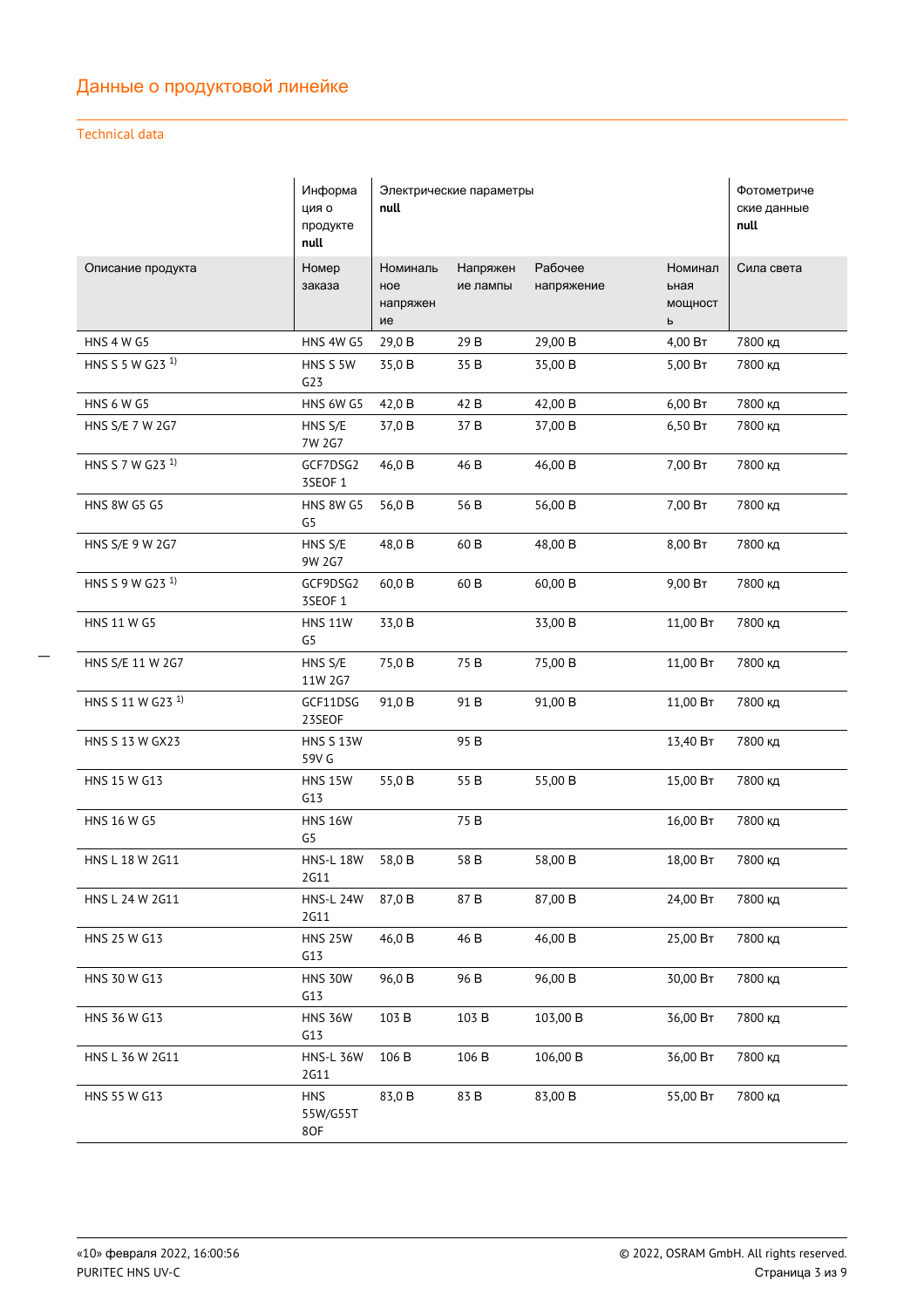|                              | Информа<br>ция о<br>продукте<br>null     | Электрические параметры<br>null   |                       |                       |                        | Фотометриче<br>ские данные<br>null   |            |
|------------------------------|------------------------------------------|-----------------------------------|-----------------------|-----------------------|------------------------|--------------------------------------|------------|
| Описание продукта            | Номер<br>заказа                          | Номиналь<br>ное<br>напряжен<br>ие | Напряжен<br>ие лампы  | Рабочее<br>напряжение |                        | Номинал<br>ьная<br>мощност<br>ь      | Сила света |
| HNS L 55 W 2G11              | HNS-<br>L55W/GFT<br>55D                  | 101 B                             | 101 B                 | 101,00 B              |                        | 55,00 BT                             | 7800 кд    |
| HNS L 60 W 2G11              | HNS-<br>L60W/GFT<br>60 <sub>D</sub>      | 82,0 B                            | 82 B                  | 82,00 B               |                        | 60,00 BT                             | 7800 кд    |
| HNS L 95 W 2G11              | <b>HNS-L 95W</b><br>115V                 | 115 B                             | 115 B                 | 115,00 B              |                        | 95,00 BT                             | 7800 кд    |
|                              |                                          |                                   | Размеры и вес<br>null |                       | Срок<br>службы<br>null | Дополнител<br>ьные<br>данные<br>null |            |
| Описание продукта            | Мощность<br>излучения 200280<br>HM (UVC) |                                   | Диаметр               | Длина                 | Срок<br>службы         | Цоколь                               |            |
| <b>HNS 4 W G5</b>            | 0.9B                                     |                                   | 16,0 mm               | 136,0 mm              | 6000h                  | G <sub>5</sub>                       |            |
| HNS S 5 W G23 <sup>1)</sup>  | 1.3 B <sub>T</sub>                       |                                   | 28,0 mm               | 108,0 mm              | 8000h                  | G23                                  |            |
| <b>HNS 6 W G5</b>            | 1.7 BT                                   |                                   | 16,0 mm               | 212,0 mm              | 9000 h                 | G5                                   |            |
| HNS S/E 7 W 2G7              | 1.9 BT                                   |                                   | 28,0 mm               | 112,0 mm              | 8000 h                 | 2G7                                  |            |
| HNS S 7 W G23 <sup>1)</sup>  | 1.8 BT                                   |                                   | 28,0 mm               | 135,5 mm              | 8000 h                 | G23                                  |            |
| <b>HNS 8W G5 G5</b>          | 2.0 BT                                   |                                   |                       |                       |                        |                                      |            |
| HNS S/E 9 W 2G7              |                                          |                                   | 16,0 mm               | 288,0 mm              | 9000 h                 | G5                                   |            |
|                              | 2.5B                                     |                                   | 28,0 mm               | 142,0 mm              | 8000 h                 | 2G7                                  |            |
| HNS S 9 W G23 <sup>1)</sup>  | 2.5 BT                                   |                                   | 28,0 mm               | 165,5 mm              | 8000h                  | G23                                  |            |
| HNS 11 W G5                  | 2.5 BT                                   |                                   | 16,0 mm               | 212,0 mm              | 9000 h                 | G5                                   |            |
| HNS S/E 11 W 2G7             | 3.6 BT                                   |                                   | 28,0 mm               | 212,0 mm              | 8000 h                 | 2G7                                  |            |
| HNS S 11 W G23 <sup>1)</sup> | $3.0\;B\tau$                             |                                   | 28,0 mm               | 235,5 mm              | 8000 h                 | G23                                  |            |
| HNS S 13 W GX23              | 3.4 BT                                   |                                   | 28,0 mm               | 179,0 mm              | 8000 h                 | GX23                                 |            |
| HNS 15 W G13                 | 4.9 Вт                                   |                                   | 26,0 mm               | 438,0 mm              | 9000 h                 | G13                                  |            |
| HNS 16 W G5                  | 4.0 BT                                   |                                   | 16,0 mm               | 288,0 mm              | 9000 h                 | G5                                   |            |
| HNS L 18 W 2G11              | 5.5 BT                                   |                                   | 40,0 mm               | 214,0 mm              | 9000 h                 | <b>2G11</b>                          |            |
| HNS L 24 W 2G11              | 7.3 Вт                                   |                                   | 40,0 mm               | 314,5 mm              | 9000 h                 | 2G11                                 |            |
| HNS 25 W G13                 | 6.9 BT                                   |                                   | 26,0 mm               | 438,0 mm              | 9000 h                 | G13                                  |            |
| HNS 30 W G13                 | 12 BT                                    |                                   | 26,0 mm               | 895,0 mm              | 9000 h                 | G13                                  |            |

 $40,0$  mm

26,0 mm

40,0 mm

40,0 mm

40,0 mm

408,0 mm

895,0 mm

533,0 mm

408,0 mm

533,0 mm

9000 h

9000 h

9000 h

9000 h

9000 h

2G11

 $G13$ 

2G11

2G11

2G11

HNS L 36 W 2G11

HNS L 55 W 2G11

HNS L 60 W 2G11

HNS L 95 W 2G11

HNS 55 W G13

 $10.8\;\mathrm{Br}$ 

18.0 BT

17 BT

19 BT

 $27B<sub>T</sub>$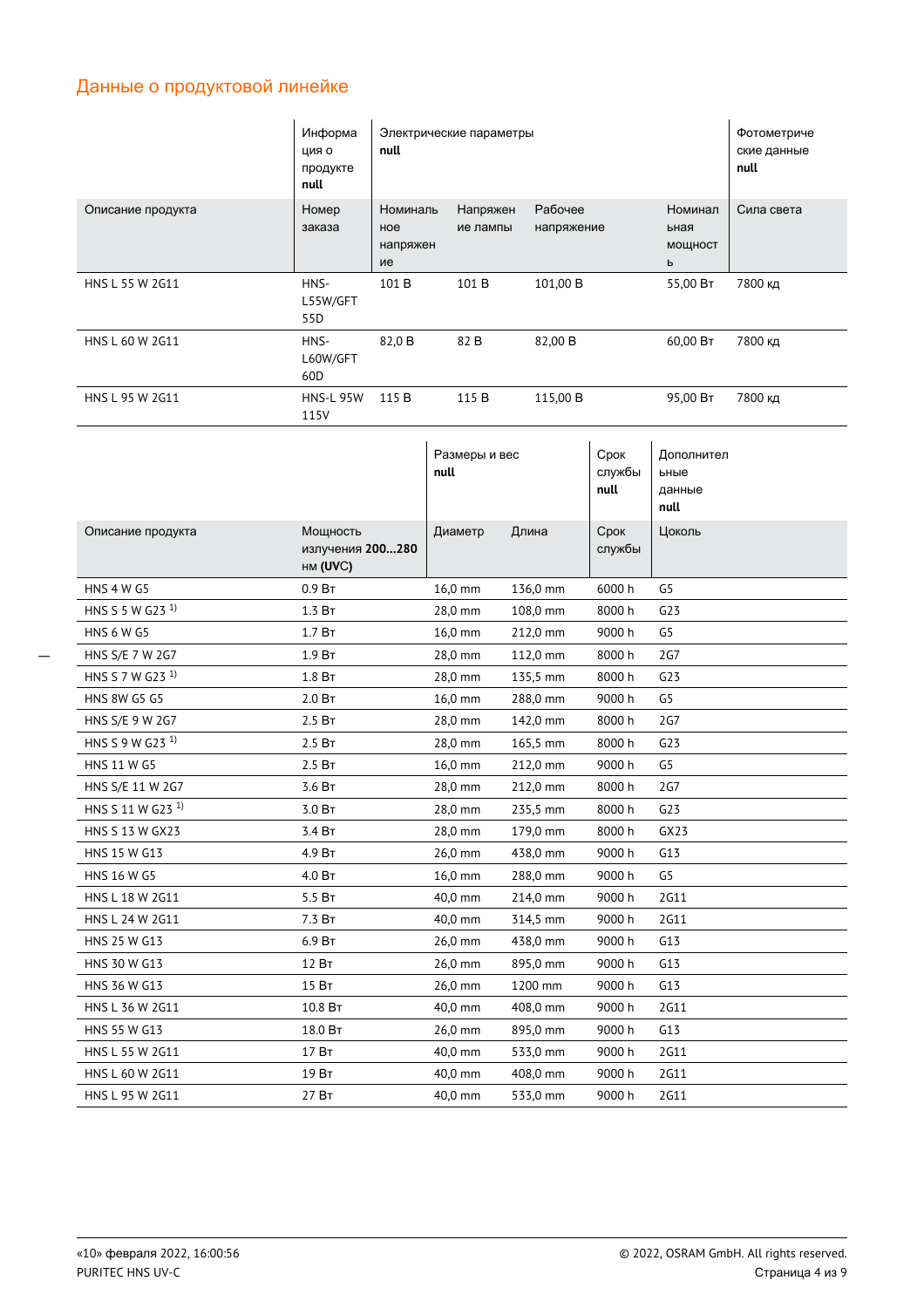|                              | Возможности /<br>мощности<br>null | <b>Environmental information</b><br>Information according Art. 33 of EU Regulation (EC) 1907/2006<br>(REACh) |                                                                     |                                      |  |
|------------------------------|-----------------------------------|--------------------------------------------------------------------------------------------------------------|---------------------------------------------------------------------|--------------------------------------|--|
| Описание продукта            | Положение<br>горения              | <b>Date of Declaration</b>                                                                                   | <b>Primary Article</b><br><b>Identifier</b>                         | <b>Candidate List</b><br>Substance 1 |  |
| <b>HNS 4 W G5</b>            | Любой                             | 19-01-2022                                                                                                   | 4008321378316<br>4008321473530                                      | Lead                                 |  |
| HNS S 5 W G23 <sup>1)</sup>  | Любой                             | 19-01-2022                                                                                                   | 40083212299461<br>4008321516251                                     | Lead                                 |  |
| <b>HNS 6 W G5</b>            | Любой                             | 19-01-2022                                                                                                   | 4008321378330  <br>4008321472052                                    | Lead                                 |  |
| HNS S/E 7 W 2G7              | Любой                             | 19-01-2022                                                                                                   | 4008321383891                                                       | Lead                                 |  |
| HNS S 7 W G23 <sup>1)</sup>  | Любой                             | 19-01-2022                                                                                                   | 4050300941202<br>4008321516237                                      | Lead                                 |  |
| <b>HNS 8W G5 G5</b>          | Любой                             | 19-01-2022                                                                                                   | 4008321378385  <br>4008321484901                                    | Lead                                 |  |
| HNS S/E 9 W 2G7              | Любой                             | 19-01-2022                                                                                                   | 4008321384911                                                       | Lead                                 |  |
| HNS S 9 W G23 <sup>1)</sup>  | Любой                             | 19-01-2022                                                                                                   | 4050300941226<br>4008321516244                                      | Lead                                 |  |
| <b>HNS 11 W G5</b>           | Любой                             | 19-01-2022                                                                                                   | 40083214687961<br>4006584926510  <br>4052899984554                  | Lead                                 |  |
| HNS S/E 11 W 2G7             | Любой                             | 19-01-2022                                                                                                   | 4008321384935                                                       | Lead                                 |  |
| HNS S 11 W G23 <sup>1)</sup> | Любой                             | 19-01-2022                                                                                                   | 4050300941240<br>4008321516268                                      | Lead                                 |  |
| HNS S 13 W GX23              | Любой                             | 19-01-2022                                                                                                   | 4052899040410                                                       | Lead                                 |  |
| HNS 15 W G13                 | Любой                             | 19-01-2022                                                                                                   | 4008321398826<br>4008321770240<br>4008321770271                     | Lead                                 |  |
| <b>HNS 16 W G5</b>           | Любой                             | 19-01-2022                                                                                                   | 4008321620774                                                       | Lead                                 |  |
| HNS L 18 W 2G11              | s180                              | 19-01-2022                                                                                                   | 4008321220431  <br>4008321516183                                    | Lead                                 |  |
| HNS L 24 W 2G11              | s180                              | 19-01-2022                                                                                                   | 4008321220561  <br>4008321516176                                    | Lead                                 |  |
| HNS 25 W G13                 | Любой                             | 19-01-2022                                                                                                   | 4008321398857  <br>4052899083905<br>4052899083851<br>4052899469594  | Lead                                 |  |
| HNS 30 W G13                 | Любой                             | 04-02-2022                                                                                                   | 4008321398888  <br>4008321770301                                    | Lead                                 |  |
| HNS 36 W G13                 | Любой                             | 19-01-2022                                                                                                   | 40083216794821<br>4052899084049  <br>4052899084018<br>4052899589872 | Lead                                 |  |
| HNS L 36 W 2G11              | s180                              | 19-01-2022                                                                                                   | 40083212206841<br>4008321515773                                     | Lead                                 |  |
| HNS 55 W G13                 | Любой                             | 19-01-2022                                                                                                   | 4052899083981  <br>4052899083936                                    | Lead                                 |  |
| HNS L 55 W 2G11              | s180                              | 19-01-2022                                                                                                   | 4052899012394                                                       | Lead                                 |  |
| HNS L 60 W 2G11              | s180                              | 19-01-2022                                                                                                   | 4052899012462                                                       | Lead                                 |  |
| HNS L 95 W 2G11              | s180                              | 19-01-2022                                                                                                   | 4052899012509                                                       | Lead                                 |  |

 $\overline{\phantom{a}}$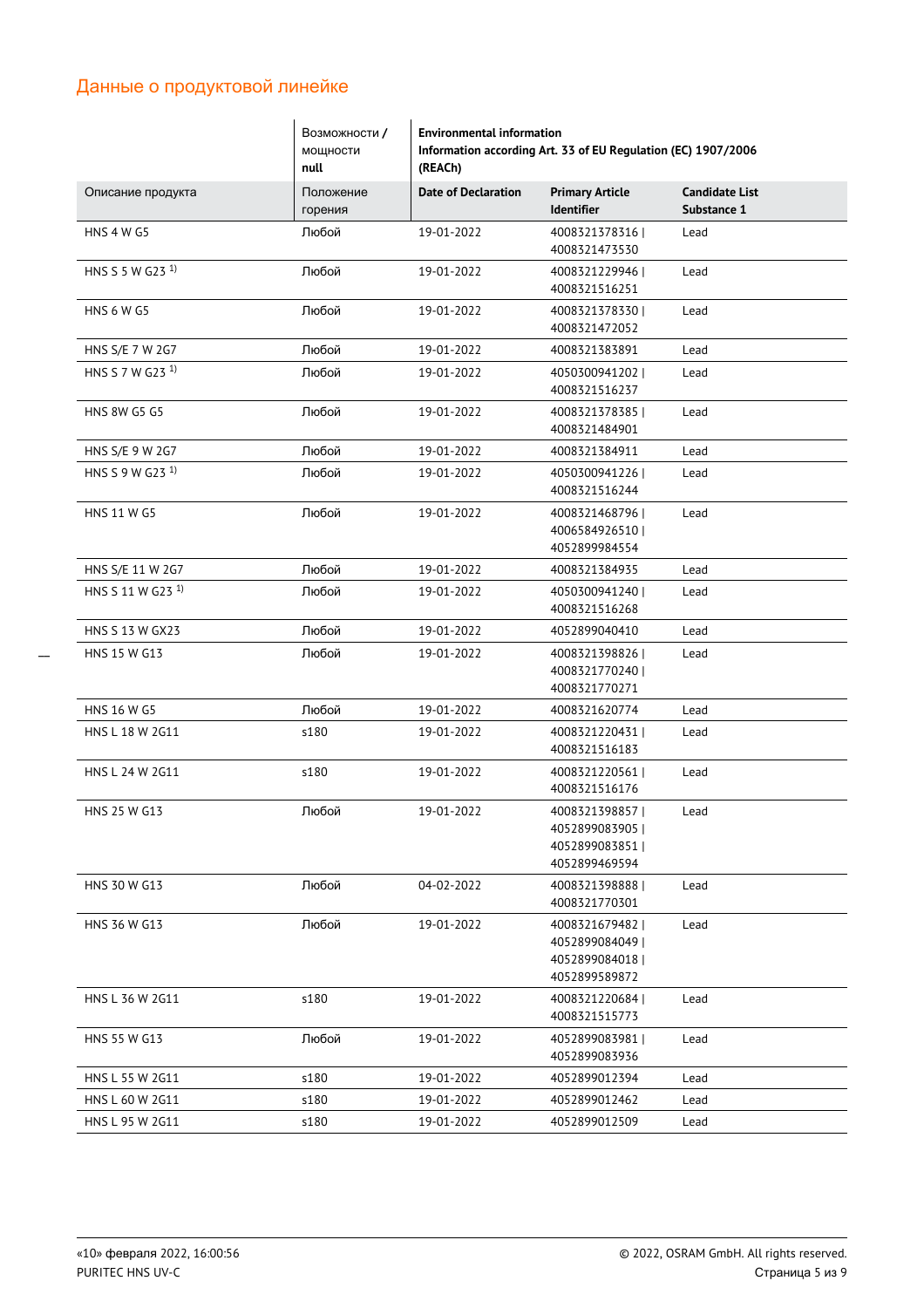| Описание продукта           | <b>CAS No. of substance</b><br>$\mathbf{1}$ | Safe Use Instruction                                                                                              | <b>Declaration No. in</b><br><b>SCIP database</b>                                            |
|-----------------------------|---------------------------------------------|-------------------------------------------------------------------------------------------------------------------|----------------------------------------------------------------------------------------------|
| <b>HNS 4 W G5</b>           | 7439-92-1                                   | The identification of<br>the Candidate List<br>substance is<br>sufficient to allow<br>safe use of the<br>article. | 9629AE32-1EA2-<br>49F0-A16C-<br>A3C5C1A5EDA3                                                 |
| HNS S 5 W G23 <sup>1)</sup> | 7439-92-1                                   | The identification of<br>the Candidate List<br>substance is<br>sufficient to allow<br>safe use of the<br>article. | C7E31123-61FB-<br>4866-8AE5-<br>ED7DE1EA68ED                                                 |
| <b>HNS 6 W G5</b>           | 7439-92-1                                   | The identification of<br>the Candidate List<br>substance is<br>sufficient to allow<br>safe use of the<br>article. | 1384E099-D808-<br>4F3F-B32F-<br>2A2E0FC61314                                                 |
| HNS S/E 7 W 2G7             | 7439-92-1                                   | The identification of<br>the Candidate List<br>substance is<br>sufficient to allow<br>safe use of the<br>article. | F8F7D61B-D913-<br>4BCC-93C4-<br>AEC117A1C20A                                                 |
| HNS S 7 W G23 <sup>1)</sup> | 7439-92-1                                   | The identification of<br>the Candidate List<br>substance is<br>sufficient to allow<br>safe use of the<br>article. | 670CA33B-59B5-<br>48A3-9280-<br>3D81DAD7CB7D                                                 |
| <b>HNS 8W G5 G5</b>         | 7439-92-1                                   | The identification of<br>the Candidate List<br>substance is<br>sufficient to allow<br>safe use of the<br>article. | DDB742FD-DF4D-<br>4156-AB9D-<br>C49F4E7F9BCD                                                 |
| HNS S/E 9 W 2G7             | 7439-92-1                                   | The identification of<br>the Candidate List<br>substance is<br>sufficient to allow<br>safe use of the<br>article. | 1F58ACEF-8DC5-<br>497C-BF0C-<br>A64E11DF09CD                                                 |
| HNS S 9 W G23 <sup>1)</sup> | 7439-92-1                                   | The identification of<br>the Candidate List<br>substance is<br>sufficient to allow<br>safe use of the<br>article. | 17EEB121-E115-<br>4A9A-9F82-<br>1E2BDBD76043                                                 |
| <b>HNS 11 W G5</b>          | 7439-92-1                                   | The identification of<br>the Candidate List<br>substance is<br>sufficient to allow<br>safe use of the<br>article. | ccad55a7-cc5e-4fc4-<br>8e66-249322f356cd  <br>  A4B7C793-99B3-<br>4615-9EC5-<br>B40FADD330B8 |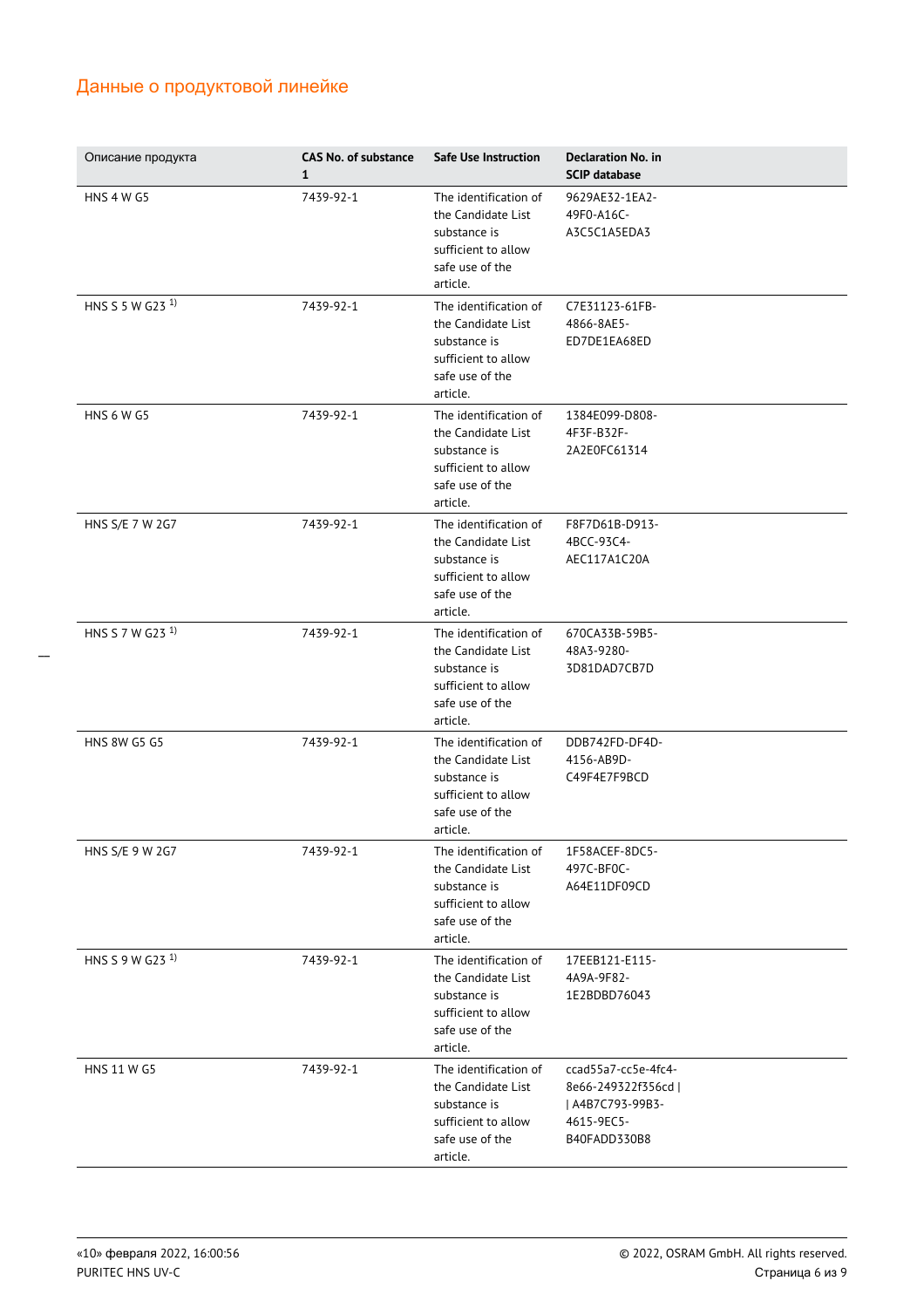| Описание продукта            | <b>CAS No. of substance</b><br>$\mathbf{1}$ | Safe Use Instruction                                                                                              | <b>Declaration No. in</b><br><b>SCIP database</b>                                                                                              |
|------------------------------|---------------------------------------------|-------------------------------------------------------------------------------------------------------------------|------------------------------------------------------------------------------------------------------------------------------------------------|
| HNS S/E 11 W 2G7             | 7439-92-1                                   | The identification of<br>the Candidate List<br>substance is<br>sufficient to allow<br>safe use of the<br>article. | 9FCB620A-B8D7-<br>4C8F-AAE5-<br>B0FBD67A6E4C                                                                                                   |
| HNS S 11 W G23 <sup>1)</sup> | 7439-92-1                                   | The identification of<br>the Candidate List<br>substance is<br>sufficient to allow<br>safe use of the<br>article. | AC57A5EE-07A1-<br>4BD0-8148-<br>8A274ECCAFCB                                                                                                   |
| HNS S 13 W GX23              | 7439-92-1                                   | The identification of<br>the Candidate List<br>substance is<br>sufficient to allow<br>safe use of the<br>article. | 1590CDCB-2C9F-<br>4EAC-9176-<br>FAE5B4038478                                                                                                   |
| HNS 15 W G13                 | 7439-92-1                                   | The identification of<br>the Candidate List<br>substance is<br>sufficient to allow<br>safe use of the<br>article. | 442875DF-DCDC-<br>44CB-AEF9-<br>F5436B886121<br>96EFBFEB-8770-<br>4553-99E4-<br>6FA5F776148A  <br>C4E92F04-A849-<br>43D2-8176-<br>69B5704DC3B8 |
| <b>HNS 16 W G5</b>           | 7439-92-1                                   | The identification of<br>the Candidate List<br>substance is<br>sufficient to allow<br>safe use of the<br>article. | AC85F80F-B583-<br>4F45-BE47-<br>8240AA8AB8AA                                                                                                   |
| HNS L 18 W 2G11              | 7439-92-1                                   | The identification of<br>the Candidate List<br>substance is<br>sufficient to allow<br>safe use of the<br>article. | A3538943-4777-<br>466F-A760-<br>B1FFA32A9DA4                                                                                                   |
| HNS L 24 W 2G11              | 7439-92-1                                   | The identification of<br>the Candidate List<br>substance is<br>sufficient to allow<br>safe use of the<br>article. | 75C6667E-67B9-<br>4606-A40D-<br>98B7313F320B                                                                                                   |
| HNS 25 W G13                 | 7439-92-1                                   | The identification of<br>the Candidate List<br>substance is<br>sufficient to allow<br>safe use of the<br>article. | 3CB04848-4B74-<br>46D0-82B1-<br>A9394E516B8F    <br>E32B7393-DBC6-<br>4441-A23B-<br>004AE3B9E4E3                                               |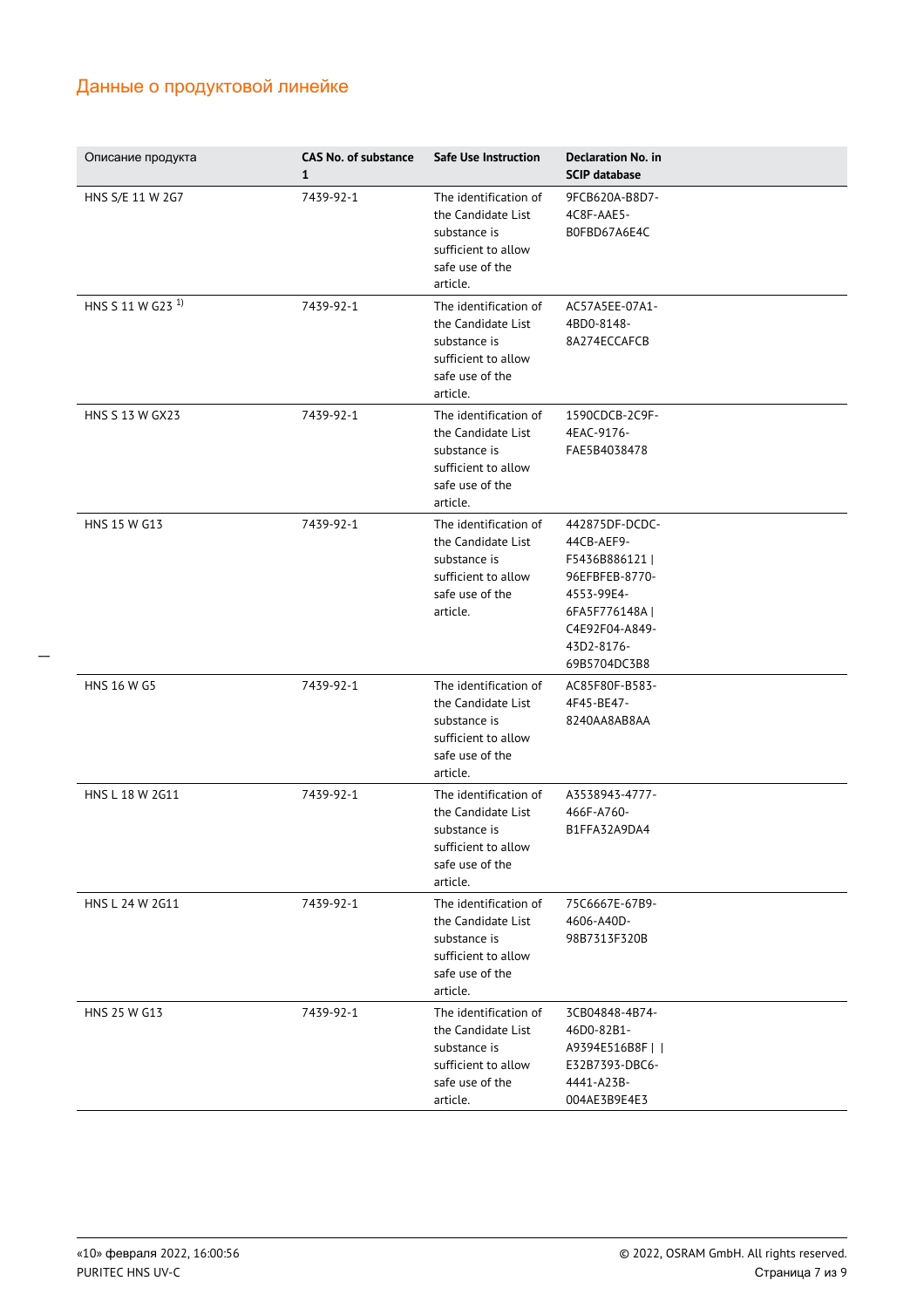| Описание продукта | <b>CAS No. of substance</b><br>$\mathbf{1}$ | Safe Use Instruction                                                                                              | <b>Declaration No. in</b><br><b>SCIP database</b>                                                                                              |
|-------------------|---------------------------------------------|-------------------------------------------------------------------------------------------------------------------|------------------------------------------------------------------------------------------------------------------------------------------------|
| HNS 30 W G13      | 7439-92-1                                   | The identification of<br>the Candidate List<br>substance is<br>sufficient to allow<br>safe use of the<br>article. | 331CB7F6-5AE6-<br>4C99-AA71-<br>53C4B13FD145  <br>50822A8B-C63B-<br>4FFA-87ED-<br>642706CA1852                                                 |
| HNS 36 W G13      | 7439-92-1                                   | The identification of<br>the Candidate List<br>substance is<br>sufficient to allow<br>safe use of the<br>article. | eef8a440-9982-<br>4156-9bed-<br>5f2b0d4f47eb  <br>40609A7C-A22C-<br>446D-9F5C-<br>E9E342B07F10<br>FB780142-3370-<br>46B2-AAC3-<br>FDB182B410B1 |
| HNS L 36 W 2G11   | 7439-92-1                                   | The identification of<br>the Candidate List<br>substance is<br>sufficient to allow<br>safe use of the<br>article. | DOF3F32E-CE1F-<br>45C6-BA26-<br>34ABEAB8994A                                                                                                   |
| HNS 55 W G13      | 7439-92-1                                   | The identification of<br>the Candidate List<br>substance is<br>sufficient to allow<br>safe use of the<br>article. | BBCB9425-CCD7-<br>4992-A007-<br>5DF3CD820581  <br>76B4651B-5F2F-<br>4916-8F11-<br>667FBA406620                                                 |
| HNS L 55 W 2G11   | 7439-92-1                                   | The identification of<br>the Candidate List<br>substance is<br>sufficient to allow<br>safe use of the<br>article. | 6968A52C-58F7-<br>4147-B1CD-<br>8BFD6FC5C304                                                                                                   |
| HNS L 60 W 2G11   | 7439-92-1                                   | The identification of<br>the Candidate List<br>substance is<br>sufficient to allow<br>safe use of the<br>article. | 6D62FA70-79CE-<br>4676-A92B-<br>ED270FDE7C7D                                                                                                   |
| HNS L 95 W 2G11   | 7439-92-1                                   | The identification of<br>the Candidate List<br>substance is<br>sufficient to allow<br>safe use of the<br>article. | 127F0D8D-F0FC-<br>45D0-87E4-<br>06D76F034902                                                                                                   |

 $^{1)}$  УФ облученность 253.7 нм, измеренная на расстоянии 1 м на уровне середины лампы, при температуре окружающей среды 20 ° C и нерегулируемом режиме горения. Между 0.3…3.0 м облученность обратно пропорциональна квадрату расстояния